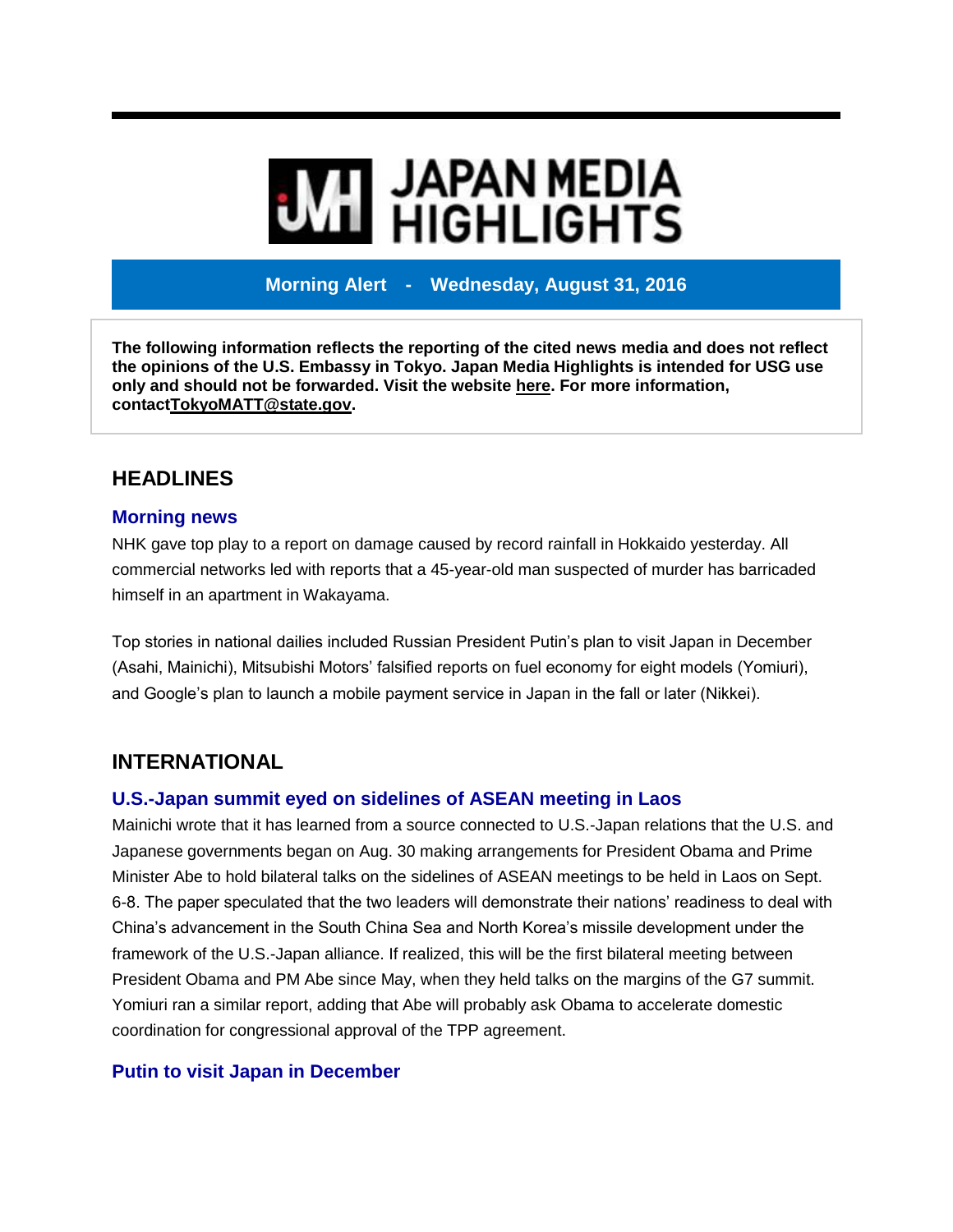Most papers gave front-page play to Tass and Interfax reports saying that Russian President Putin's aide Ushakov told Russian reporters on Aug. 30 that Putin will visit Japan in December and that Moscow and Tokyo have agreed on the schedule. The Russian official added that Putin will discuss with Abe the agenda for his visit to Japan during their scheduled talks in Vladivostok on Sept. 2. Mainichi conjectured that the official's disclosure of the timeframe for Putin's visit to Japan is aimed at gaining as much economic cooperation as possible from Tokyo by demonstrating Moscow's positive position on strengthening ties with Japan ahead of the Abe-Putin meeting in Vladivostok.

Meanwhile, Asahi wrote that it has learned from a GOJ source that the Japanese and Russian governments are making final arrangements for President Putin to make an overnight trip to Japan in December and hold talks with Abe in his home prefecture of Yamaguchi. The paper speculated that the premier is hoping to make progress on Russo-Japanese negotiations on the Northern Territories by deepening his relationship of trust with the Russian leader.

#### **Inada to visit South Sudan**

Yomiuri wrote that it has learned from a GOJ source that Defense Minister Inada has decided to visit South Sudan in mid-September. The purpose of the visit will be to observe the security situation in the nation in preparation for giving the SDF the new duty of rescuing UN staff and other civilians in the event they come under attack. Tokyo Shimbun ran a similar report, adding that Inada will probably visit South Sudan after her planned trip to the U.S. starting on Sept. 13.

#### **Red Cross chief voices concern about humanitarian situation in South Sudan**

Tuesday evening's Mainichi ran an interview with International Committee of the Red Cross (ICRC) President Peter Maurer in Nairobi on Aug. 29, during which he expressed concern about the humanitarian situation and deteriorating public safety in South Sudan, where Japan's SDF is participating in UN peacekeeping operations. Maurer refrained from directly commenting on the Japanese government's plan to expand the SDF's mission to include rescuing UN staff and other civilians in the event they come under attack based on the new security legislation, but said that the ICRC will work with the Ministry of Defense to have the nation abide by the International Humanitarian Law.

#### **GOJ to allocate 6.5 billion yen for security measures at overseas missions, JICA offices**

Asahi wrote that in response to the terrorist attack in Dhaka in July that killed seven Japanese nationals who were involved in ODA projects in Bangladesh, MOFA has put together safety measures for aid workers and NGO members. The measures include yen loans to small and medium-sized companies involved in development projects to reduce their financial burden. In addition, the government has included a total of 6.5 billion yen in a second draft supplementary budget for fiscal 2016 to pay for satellite telephones, bulletproof vehicles, and other equipment to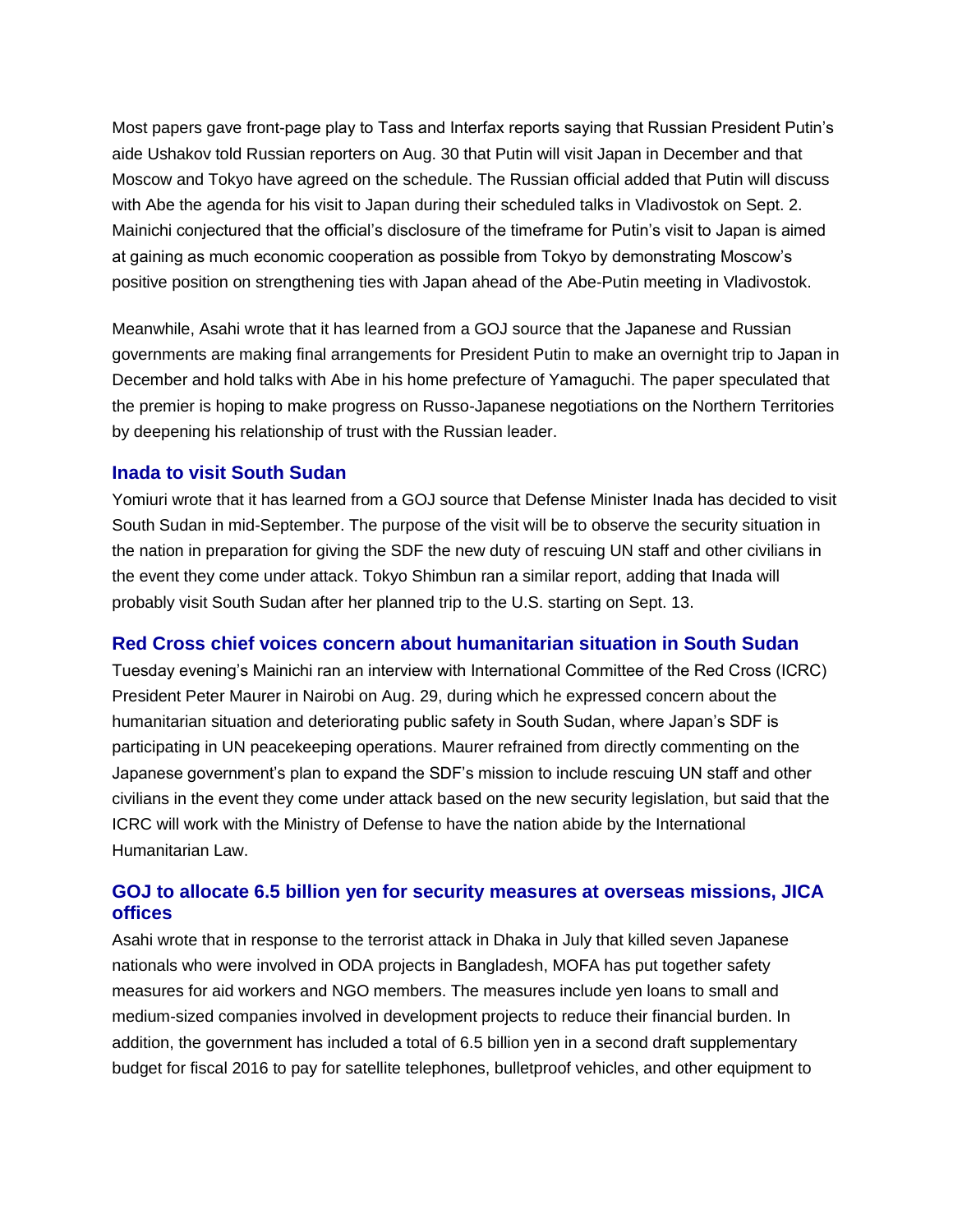strengthen security at Japanese embassies and JICA offices overseas. Mainichi and Nikkei ran similar reports.

## **SECURITY**

#### **U.S. to deploy Navy Ospreys in Japan possibly from 2021**

Tuesday evening's Tokyo Shimbun ran a Kyodo report from Washington saying that an unnamed press official of the U.S. Navy told Kyodo on Aug. 29 that the U.S. military plans to deploy the Navy's CMV-22 Ospreys in Japan from 2021 to 2026. The CMV-22s are expected to replace the two aging C-2 Greyhounds attached to the U.S. nuclear-powered aircraft carrier Ronald Reagan based at Yokosuka. The U.S. military has already deployed the Marines' MV-22 Ospreys at MCAS Futenma and plans to deploy the Air Force's CV-22 Ospreys at Yokota Air Base in 2017. Although the U.S. military stresses the reliability of the Osprey, there is strong concern in Japan about the safety of the aircraft due to its history of crashes.

At present, more than 50 fighters and other carrier-born aircraft, including the two C-2 Greyhounds, are based at NAF Atsugi, but the Navy Ospreys are likely to be stationed at MCAS Iwakuni because the U.S. and Japanese governments have agreed to transfer the C-2 Greyhounds and other aircraft to Iwakuni as part of their efforts to reduce noise at Atsugi. When the USS Ronald Reagan operates in the East and South China Seas, the Navy Ospreys will probably move to the carrier from the Iwakuni base for missions such as transporting personnel, goods, and supplies.

## **SCIENCE**

#### **Sea Shepherd founder enters U.S.**

Sankei wrote that it learned from several sources on Aug. 30 that Paul Watson, the founder of the Sea Shepherd Conservation Society who is on the ICPO's wanted list, entered the U.S. in late August. The paper speculated that the Japanese government will ask the U.S. government to transfer custody of Watson to Japan based on the bilateral extradition treaty. Japan and Costa Rica have issued arrest warrants for Watson. He had been living in exile in France since July 2014 under the protection of the French government, which has been refusing the Japanese government's request for his extradition. A source connected to the environmental group told Sankei that Watson recently entered the U.S.

In a related development, Asahi wrote that Sea Shepherd Global released a statement on Aug. 30 saying that it will send a high-speed patrol vessel called the Ocean Warrior to the Southern Ocean in December to block Japan's research whaling.